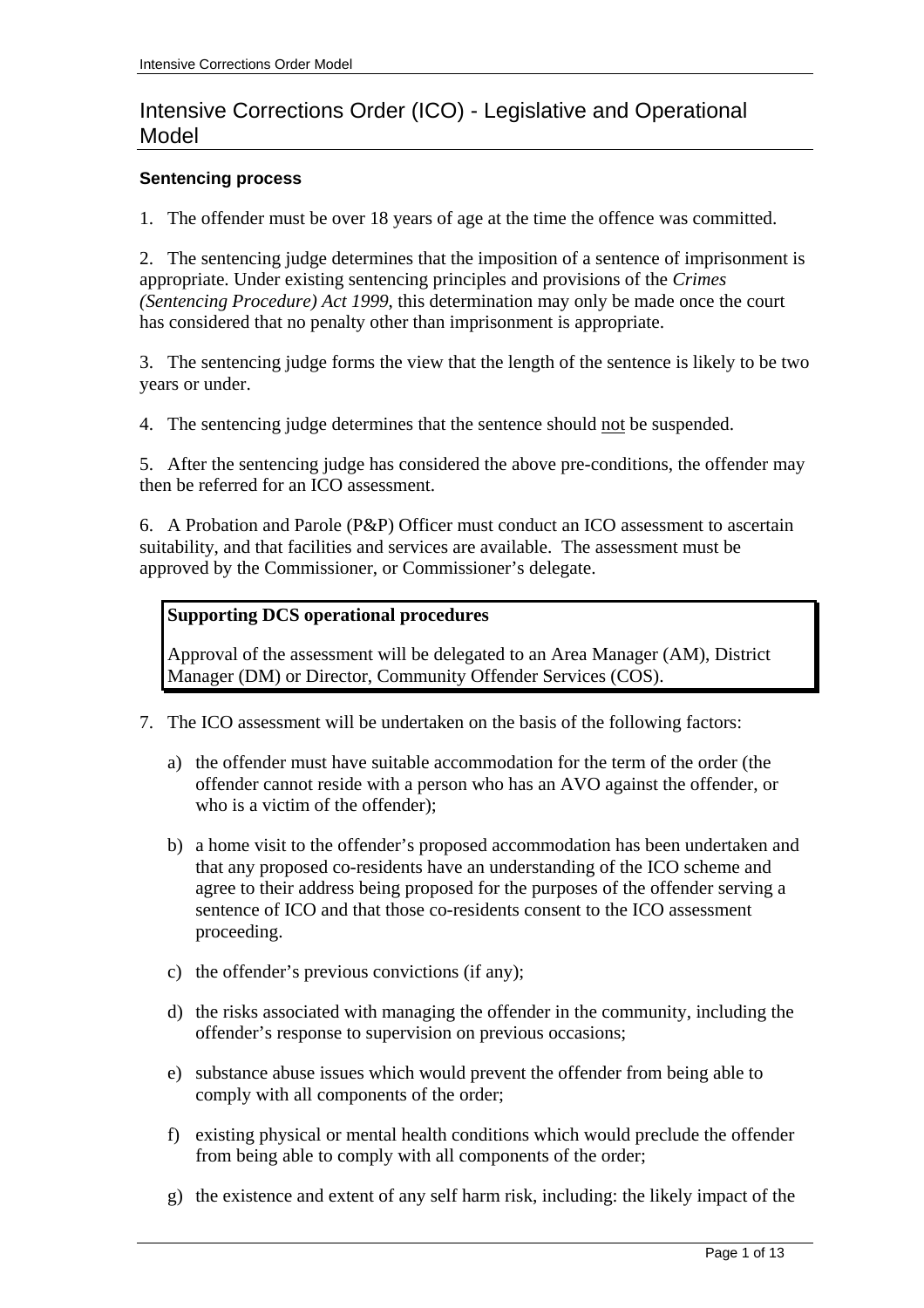ICO on that risk; the supports and treatment services necessary to appropriately manage the risk in the community; and the suitability of the offender, in view of the above, to be managed in the community rather than in a correctional centre.

- h) the offender's willingness and ability to comply with the ICO; and
- i) the public interest.

8. If assessed as suitable for an ICO, and the offender agrees in writing to comply with the conditions of the order, the court sentences the offender to a term of imprisonment that is to be served by way of an ICO.

9. The court will be precluded from setting a non-parole period for the sentence in order to allow for the continuous supervision of the offender throughout the term of the order.

10. The maximum permissible term for the ICO will be two years.

11. A P&P Officer must explain to the offender: the ICO's purpose and effect; the consequences of non-compliance; the circumstances that may result in the conditions of the order being varied; and the circumstances that may result in the order being revoked or suspended.

12. If assessed as unsuitable for an ICO, the court will proceed to sentence the offender to either full-time custody or home detention (subject to a suitability assessment).

## **Supporting DCS operational procedures**

A1. If an offender's accommodation is assessed as unsuitable, consideration will be given to the option of short-term accommodation at a Community Offender Support Program ( $COSP$ ) Centre.<sup>1</sup>

A2. At the assessment stage, the P&P Officer will develop a case plan for each offender subject to an ICO, in accordance with Departmental guidelines. This is described in more detail below.

A3. The ICO will initially be available in metropolitan areas. Although detailed roll-out plans would need to be developed, it is anticipated that the ICO could be rolled out across NSW within 100km of the towns and cities such as these, in the following phases:

*Phase 1 – at commencement of the new order: Sydney Metro, Wollongong, Newcastle and Bathurst* 

*Phase 2 – approximately 3 months from the commencement of the new order: Grafton, Wagga Wagga and Tamworth* 

*Phase 3 – approximately 6 months from the commencement of the new order: Dubbo, Goulburn/Queanbeyan* 

*Phase 4 – approximately 9 months from the commencement of the new order: Broken Hill* 

<sup>&</sup>lt;sup>1</sup> See description of COSP Centres at Appendix 3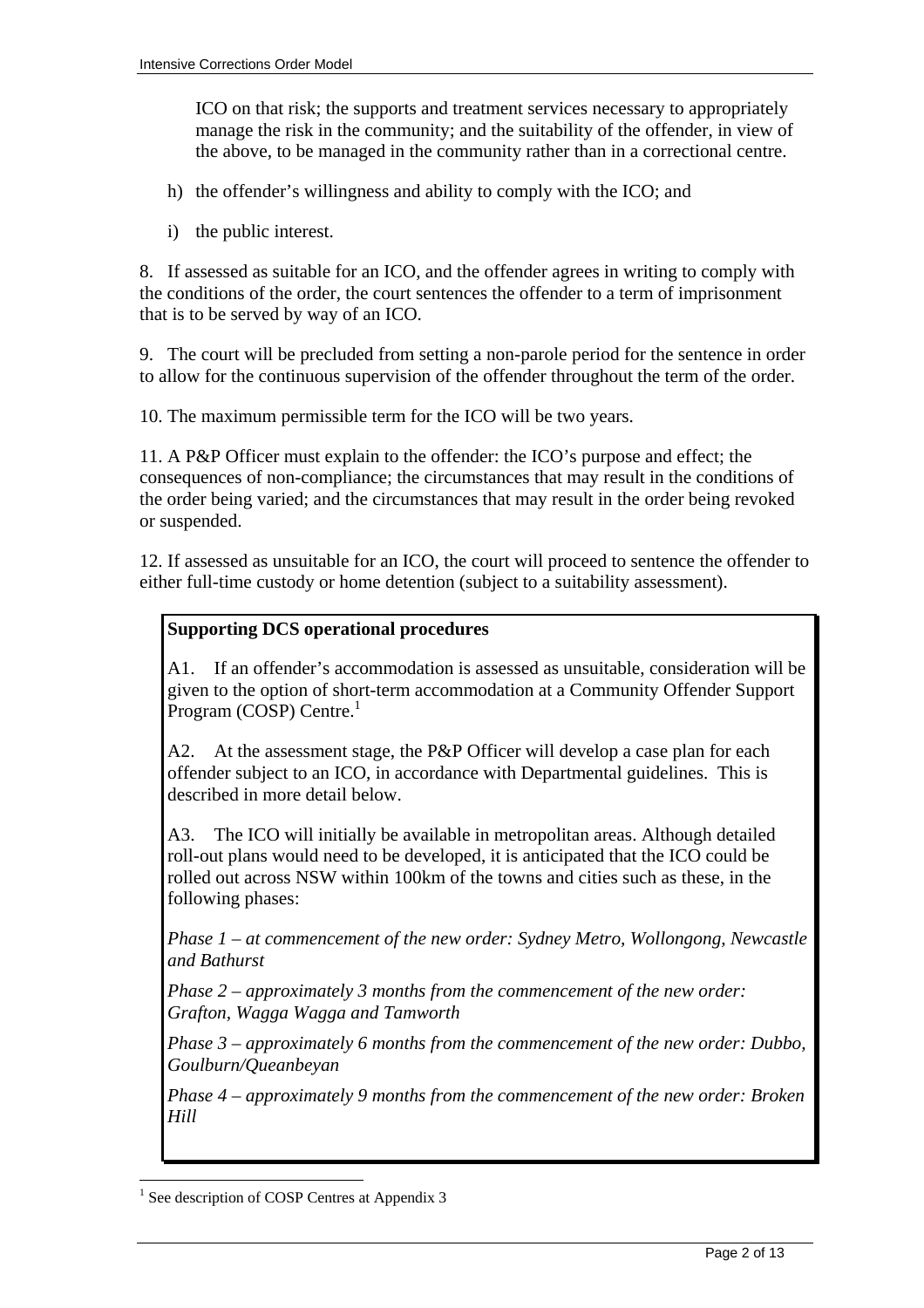A4. It is anticipated that within approximately 12 months after the commencement of the order, the ICO will be rolled out to cover a 200km radius of each town and city specified above, which will cover all the populated areas of NSW.

A5. The Corrective Services' Brush Farm Academy is developing a training package to ensure that P&P Officers are able to conduct assessments, and provide assessment reports. The training package will also address any other training needs required for implementation of the ICO.

#### **Standard conditions of an ICO**

13. The offender must:

- a) Not commit another criminal offence.
- b) Report to a Community Offender Services Office within 24 hours, or the first business day, of the court issuing the ICO.
- c) Seek prior approval from his or her P&P Officer, for a change in residential address, unless the offender has a reasonable excuse for not being able to seek prior approval, in which case, the offender must report the change of address within 24 hours, if not in person, then by telephone.
- d) Not leave NSW without permission of the Commissioner or his or her delegate.
- e) Not leave Australia without the permission of the State Parole Authority (SPA).
- f) Comply with all reasonable and lawful directions of a P&P Officer, or Compliance and Monitoring Officer, $<sup>2</sup>$  or the Commissioner (including delegate).</sup> These three people are hereafter referred to in point 13 as "a supervisor".
- g) Permit the supervisor, to visit the offender's place of residence at any time.
- h) Submit to searches of places or things under his or her immediate control, as directed by a supervisor.
- i) Not consume alcohol.

- j) Not use prohibited drugs, obtain drugs unlawfully or abuse drugs lawfully obtained.
- k) Submit to breath testing, urinalysis or other medically approved test procedures for detecting alcohol or drug use, as directed by a supervisor.
- l) Not possess or have in his or her control any firearm or other offensive weapon.
- m) Authorise his or her medical practitioner, therapist or counsellor to provide information about him or her, to a supervisor.
- n) Adhere to any curfew conditions imposed by a P&P Officer, or Commissioner

<sup>2</sup> A Compliance and Monitoring Officer is constituted by section 235G of the *Crimes (Administration of Sentences) Act 1999*. Their role is explained further below in the section entitled 'Community Compliance Group'.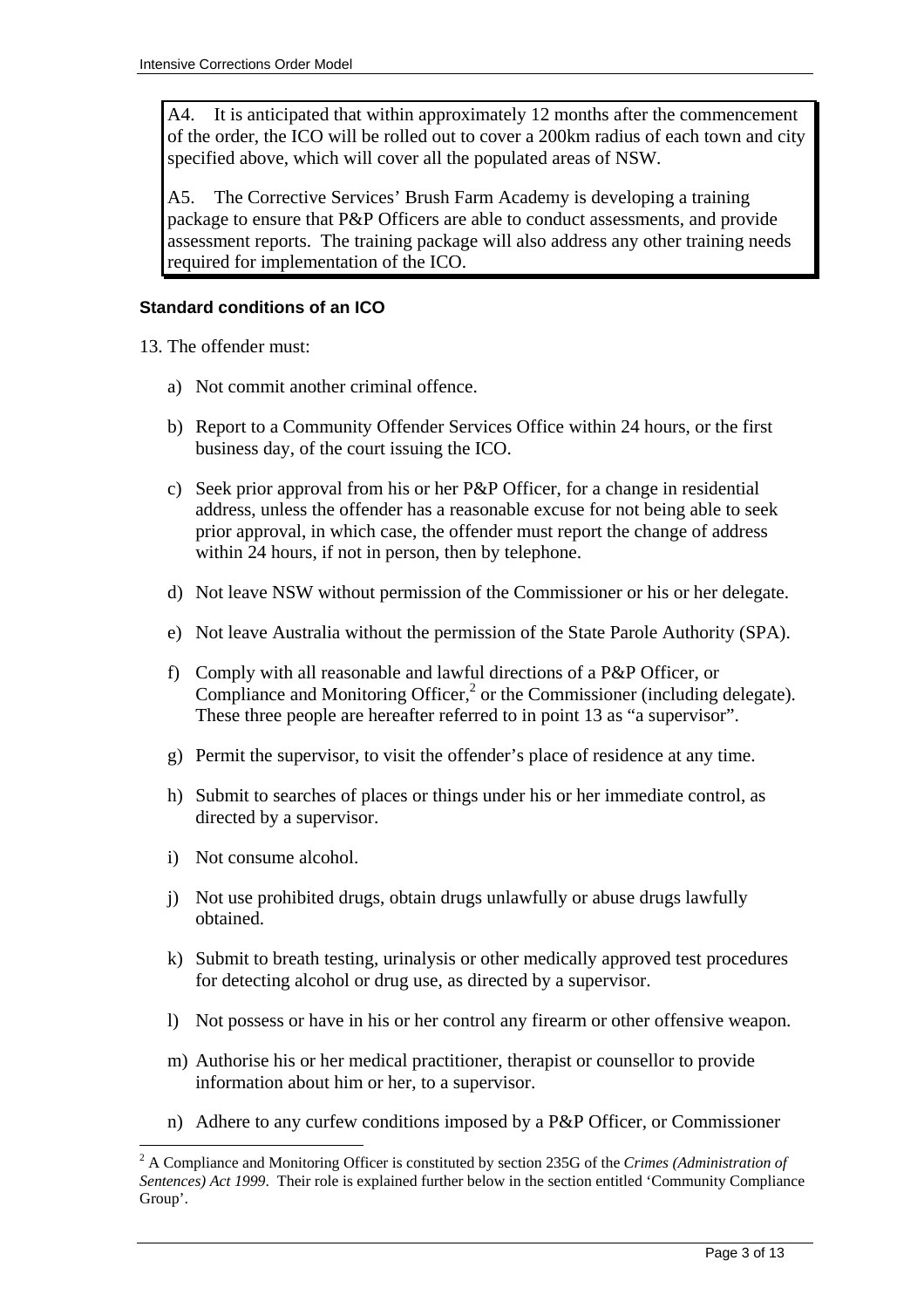(including delegate).

- o) Undertake a minimum of 32 hours per month of community work, plus additional hours of programs or work, as directed by a P&P Officer, or Commissioner (including delegate).
- p) Submit to any surveillance and/or monitoring, including electronic monitoring, as directed by a supervisor (refer below for a description of electronic monitoring) and must comply with all instructions given by a supervisor in relation to the operation of monitoring systems.
- q) Not tamper with, damage, or disable monitoring equipment.
- r) Not undertake certain forms of occupation or employment as directed by a P&P Officer, or Commissioner (including delegate).
- s) Accept any direction of a supervisor in relation to the maintenance of or obtaining of employment.
- t) Not associate with certain persons, or persons of a specified class as directed by a P&P Officer, or Commissioner (including delegate).
- u) Not attend certain places or districts, as directed by a P&P Officer, or Commissioner (including delegate).

## **Supporting Operational Procedures**

A6. At assessment stage, the P&P Officer will determine an initial case management plan for the offender, which will include the number of hours to be completed each week, and the type of rehabilitative program that will benefit the offender most, in accordance with Department of Corrective Services (DCS) guidelines and policies (refer to levels of supervision in A10).

A7. Without impacting on the total minimum number of 32 hours per month of community work, the P&P Officer will have the flexibility to vary the hours of community work in accordance with the offender's individual circumstances.

A8. The offender will be supervised by a P&P Officer who will monitor the offender's compliance with punitive conditions, as well as monitoring the offender's progress in the rehabilitative components of the order. In accordance with DCS guidelines and policies, the P&P Officer will vary the parameters of those conditions if necessary, according to the offender's behaviour and needs.

A9. The P&P Officer will encourage the offender to seek or maintain appropriate employment, or will monitor the offender's compliance with Centrelink obligations.

A10. All ICO offenders will be placed at supervision level 1, 2 or 3, in accordance with DCS guidelines and policies.

*Level 1 – Curfew and electronic monitoring, a minimum of 8 consecutive hours per week of community work supervised by Departmental staff, plus programs, as appropriate.* 

*Level 2 – Discretionary curfew and discretionary electronic monitoring, a minimum*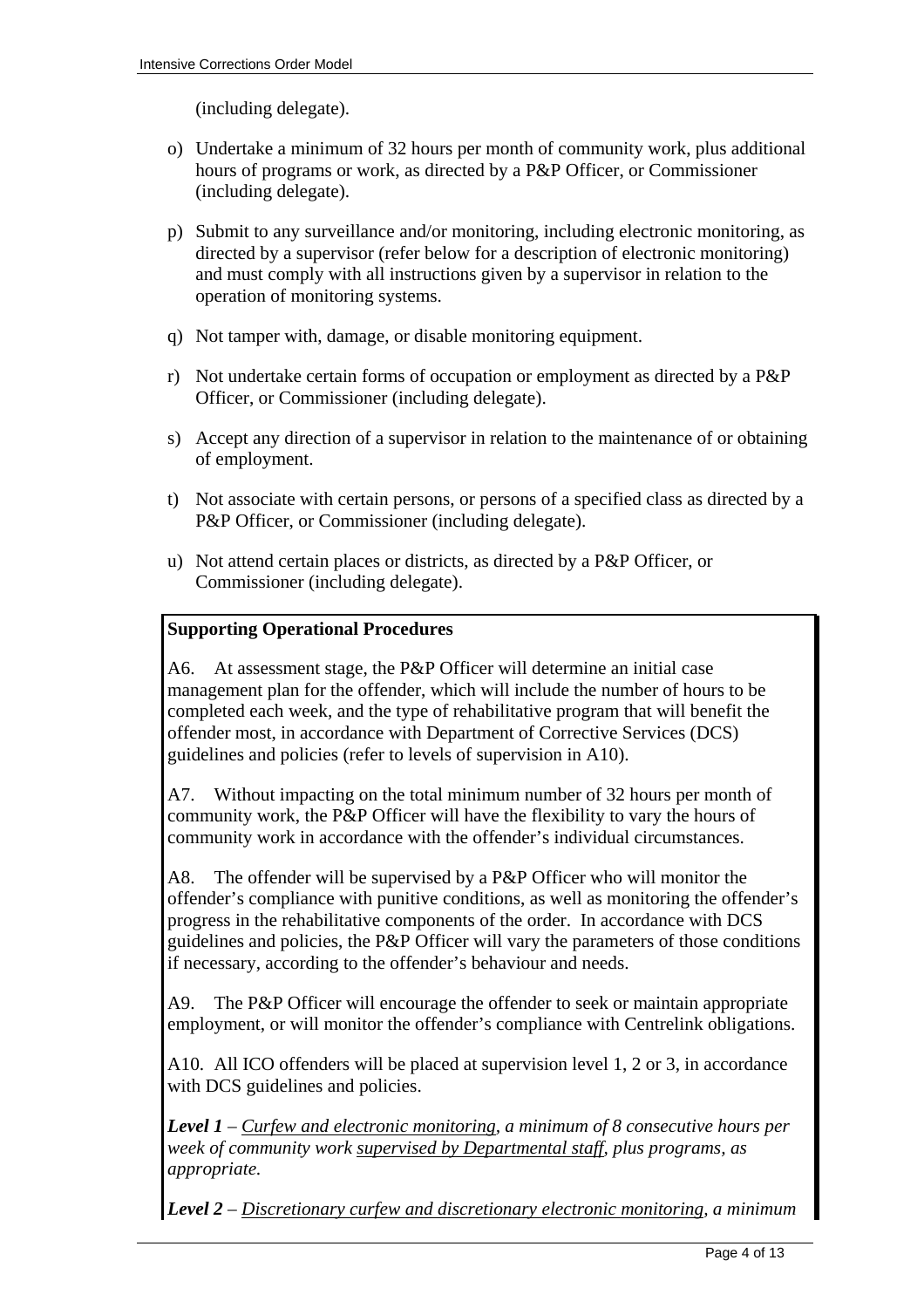*of 8 consecutive hours per week of community work, either supervised by Departmental staff or community work organisation sponsors, with spot-checks conducted by Departmental staff, plus programs, as appropriate.* 

*Level 3 – No curfew, no electronic monitoring, a minimum of 8 consecutive hours per week of community work supervised by community work organisation sponsors, with spot checks conducted by Departmental staff, plus programs, as appropriate.* 

A11. The P&P Officer will recommend programs and the number of community work hours the offender should complete, based on these guidelines. These recommendations will be approved by an AM/DM or Director, COS. The types of matters that are to be taken into account by the P&P Officer when recommending the number of hours of programs include, but are not limited to:

- *whether the offender is on level 1, 2 or 3;*
- *the offender's program needs, taking into account the offence, the offender's criminogenic needs, and the offender's readiness for achieving a rehabilitative effect;*
- *the availability of programs; and*
- *the offender's employment status.*

A12. The distribution of work hours across a month may be influenced by local and/or temporal circumstances.

A13. For example, in a remote parts of NSW it may be difficult to find community work that: does not take jobs away from the local community; the offender is capable of doing; is for a not-for-profit organisation that can provide a supervisor; and is close to public transport (offenders will probably not have a licence and/or car). In these cases, DCS may arrange transport for the offender every fortnight to a location with appropriate community work, so that the offender may complete zero hours of community work in the first week week, and 16 hours the second. Or, if the offender is unemployed and lives in an urban area, he or she may be required to perform more than the minimum number of hours.

A14. The number of work hours may increase above the minimum depending on the offender's employment status and family situation. For example, if the offender is single and unemployed, with no dependents, the number of work hours that he or she is directed to complete may be more than 32 hours per month.

## **Additional conditions**

14. The sentencing court may impose any other condition the court considers necessary to reduce the likelihood of the offender re-offending or that would assist the offender's compliance with the sentence.

## **ICO Management Committee<sup>3</sup>**

15. It is proposed that an amendment be made to the *Crimes (Administration of Sentences) Act 1999* to provide that the Commissioner may establish, and appoint the members of, an ICO Management Committee (the *Management Committee*).

<sup>&</sup>lt;sup>3</sup> This is based on s206 of the CAS Act.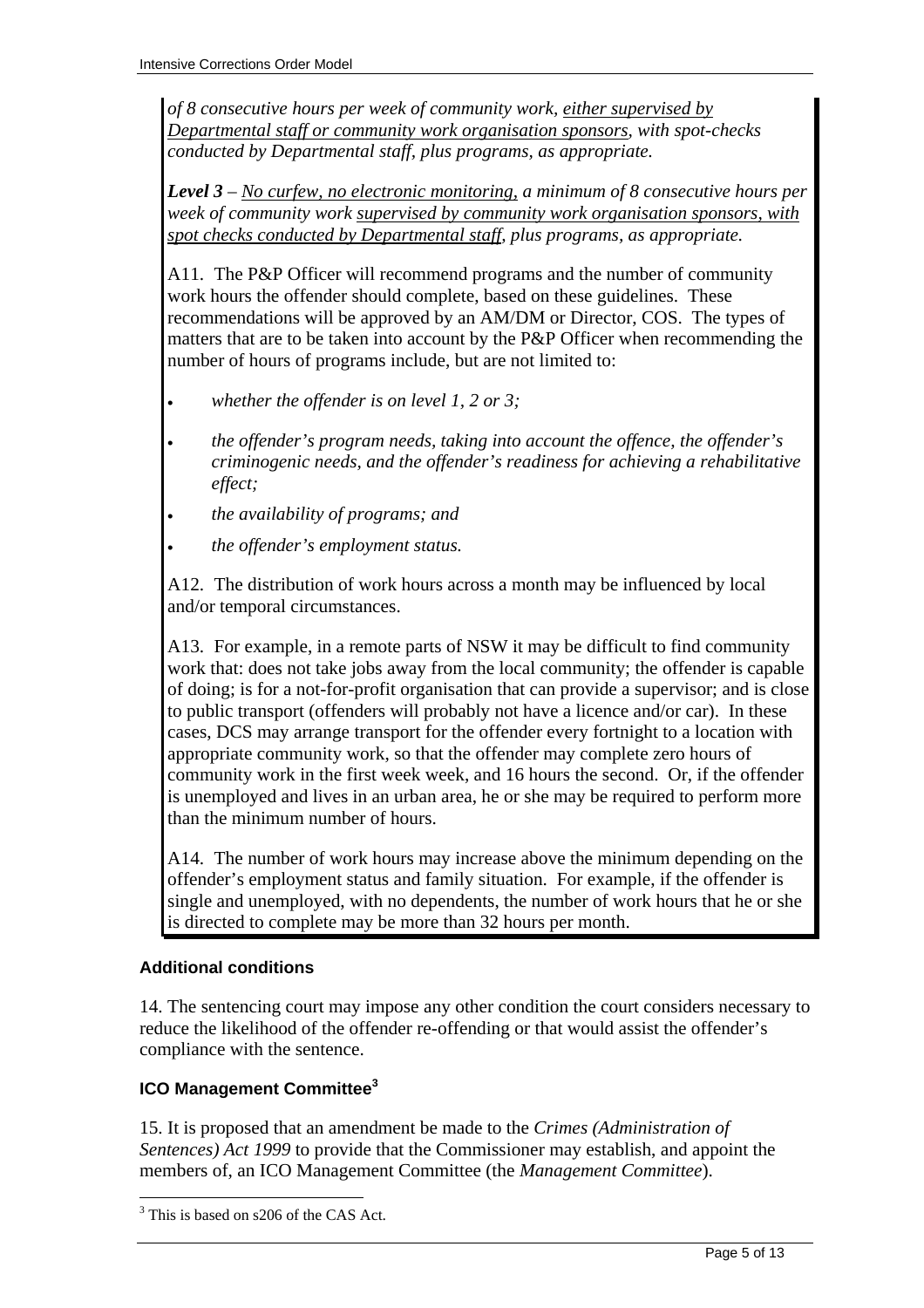16. The Management Committee is to be constituted by a Chairperson (being one of the members of the Management Committee) and such number of officers of the Department as may be determined by the Commissioner. Notwithstanding, the legislation should provide for the Management Committee to be comprised of a minimum number of officers, and it is proposed that that number be five (5). There should be no upper limit to the size of the Management Committee (refer to point A17 below).

17. The legislation will also specify the quorum for a meeting of the Management Committee, which should be three appointed members.

18. The Chairperson of the Management Committee is to determine the procedure for the calling of meetings of the Management Committee and for the conduct of business at those meetings.

19. The Management Committee will have the function of providing advice and making recommendations to the Commissioner about the case management of an offender serving an ICO and subject to the Commissioner's decision, will have the legislative authority to impose, vary or revoke, Departmental sanctions upon offenders who do not comply with the conditions of their ICO.

20. It is proposed that there will be a statutory requirement for a record to be kept of the Management Committee's meetings and decisions made at those meetings, along with the determinations made by the Commissioner. A statement of the Management Committee's activities must be included, each year, in the Department's Annual Report.

21. The Management Committee will receive reports on offenders, and may recommend to the Commissioner:

- that a matter should be referred to the SPA with recommended action; or
- that a Departmental sanction should be imposed on an offender, or be varied or revoked, where the Management Committee is satisfied that the offender is wilfully not complying with the conditions of his or her ICO; or
- that no action is warranted in the circumstances.

22. The Management Committee may perform other functions as specified within the legislation.

23. The Commissioner may delegate any other functions to the Management Committee relating to the administration of the ICO scheme.

24. The Commissioner or SPA may refer matters back to the Management Committee for re-consideration, as deemed appropriate.

## **Supporting DCS Operational Procedures**

A15. The flow chart attached (*Appendix A*) illustrates the framework within which decisions are to be made which administer the offender's ICO.

A16. The Management Committee will be formed to promote consistency in breach reports submitted and to ensure that matters are only referred to the State Parole Authority (SPA) for either variation, revocation, or suspension of an ICO as a last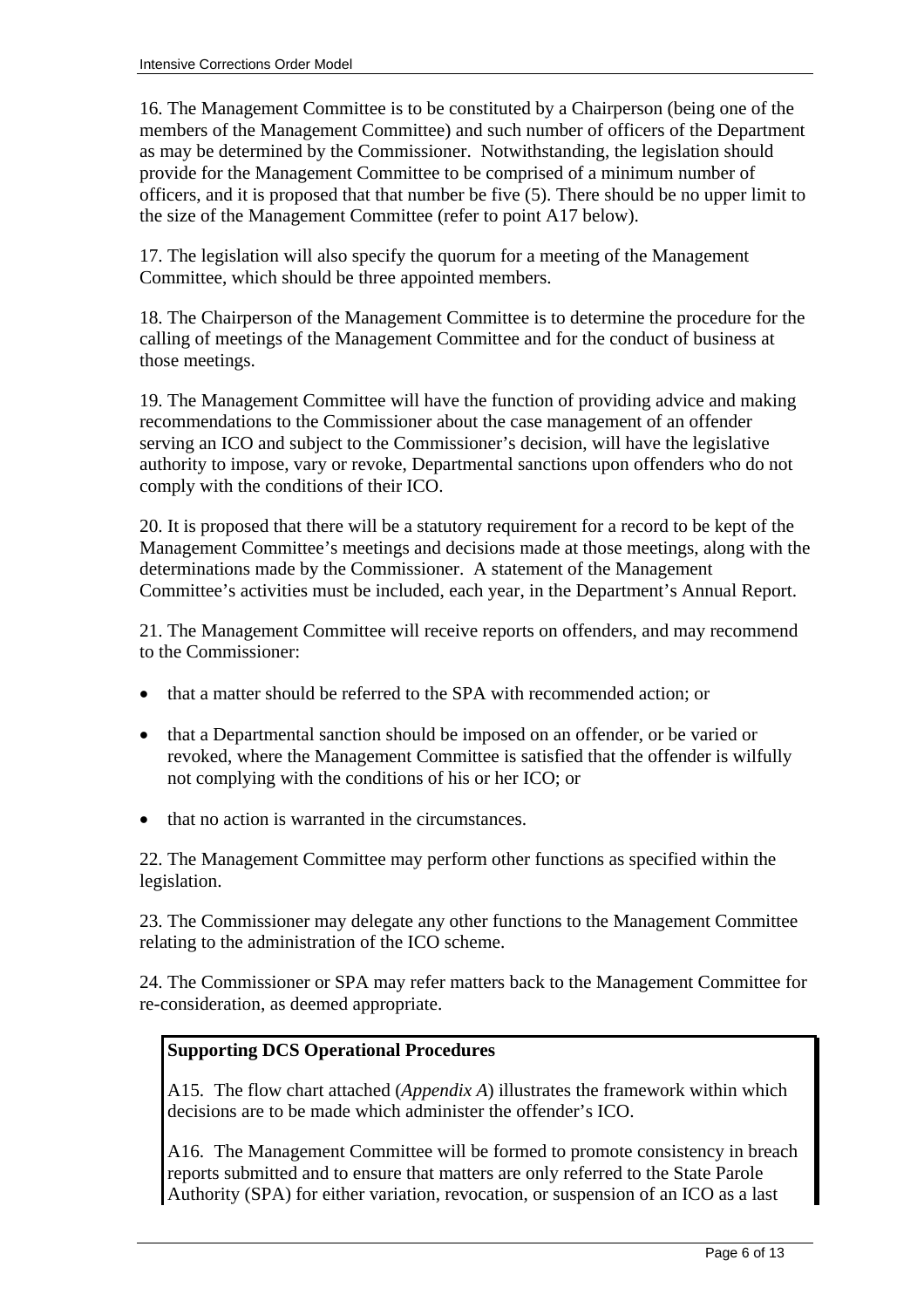resort. This will save time and resources for SPA. The SPA has expressed a preference for the existence of this committee. This Committee will also ensure that Departmental sanctions are applied consistently and fairly across NSW.

A17. It is anticipated that the Management Committee will be comprised of five members, namely: Executive Director, Community Offender Services (Chair); Executive Director, Legal Services; Executive Director, State-wide Administration of Sentences and Orders; Operations Manager, Community Corrections Group; and Director, Offender Services & Programs. Three members will be required for a quorum.

A18. In the interests of the efficient functioning of the Committee, the Commissioner may establish a list of officers of the Department eligible to be nominated as the deputy of an appointed member of the Management Committee (*eligible officers*).

A19. An appointed member may from time to time nominate an eligible officer to be the deputy of the appointed member.

A20. The nomination of a deputy of an appointed member may be revoked at any time by the Commissioner or the appointed member that nominated the deputy.

A21. The nomination of a deputy under this clause may be for a specified period or an indefinite period and, in respect of the period the nomination is in force, has effect according to its terms.

A22. At the frontline, the P&P Officer will be the case co-ordinator, by receiving and analysing reports from worksite supervisors, program managers and the Community Compliance Group (*Appendix B*).

A23. The P&P Officer will report to the District Manager/Area Manager (DM/AM) or Director, COS, who will have delegation to make decisions about absences, breach reports and revocation reports. The DM/AM or Director, COS, will check reports, and then decide whether to refer it to the Management Committee, or refer it back to the P&P Officer. If the report is of a third absence, the report must be referred to the Management Committee.

A24. After receiving a report from the DM/AM or Director, COS, the Management Committee will review each report and decide whether the matter should be referred back to the P&P Officer, up to the Commissioner, or up to the SPA. The Management Committee Chair will have the statutory authority, in the name of the Management Committee, to issue, vary and revoke Departmental sanctions upon offenders.

A25. The Community Compliance Group (CCG) will conduct random worksite and home visits to conduct drug testing, or check compliance with curfews. The CCG will have the ability to directly report security breaches to the Commissioner, who may then report the breach to the SPA and apply for revocation of the ICO. The CCG will subsequently provide the P&P Officer and the Management Committee with a copy of the breach report (see below for explanation of standard and security breaches).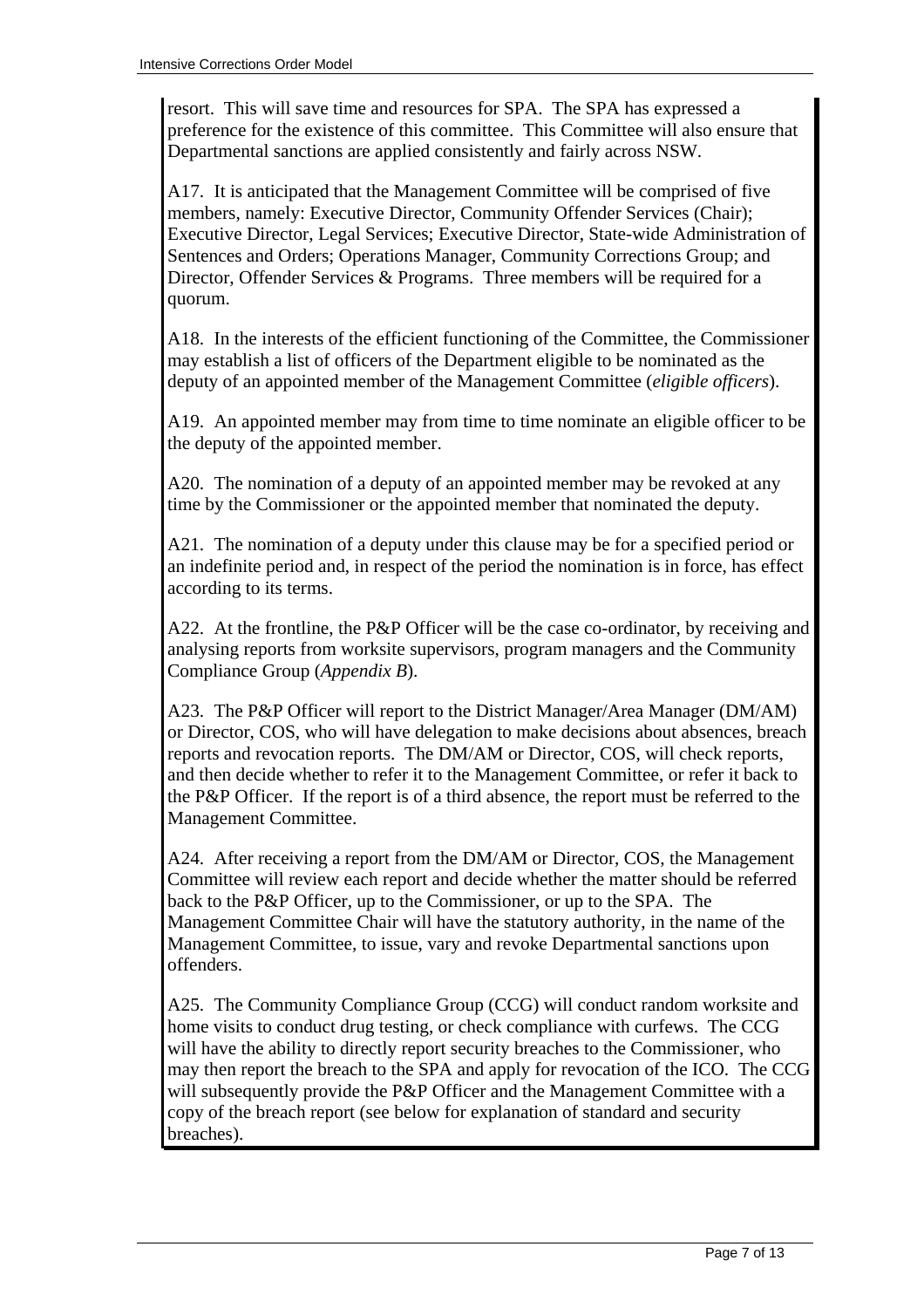## **Variation, revocation and suspension**

25. The offender must apply, in writing, for approval from the Commissioner (including delegate) for authorisation to be absent from work or program requirements, and reporting requirements.

26. The offender bears the onus of demonstrating that any unauthorised absence was reasonable in the circumstances.

27. In order to support an absence owing to illness, a medical certificate from a medical practitioner is required, which clearly indicates the nature of the illness or injury, and states the nature or extent of the illness or injury is such that the offender is unfit for program or work requirements.4

28. The hours missed by an authorised absence must be completed within the period of the ICO, unless the Commissioner grants an extension of the order as described below.

29. The offender may apply to the Management Committee for a review of a decision made by the Commissioner (including delegate) to not approve an absence from work or programs.

30. The offender may apply to the SPA for a review of a decision made by the Management Committee, where that Committee has confirmed the initial decision to not approve an absence.

31. The Commissioner (including delegate), or the offender may apply to the SPA for variation or cancellation of an ICO, if:

- a) there has been a material change in the offender's circumstances since the original sentence was imposed; or
- b) the offender is no longer able, or willing, to perform the ICO.

32. An ICO may be cancelled if it cannot continue to run through no fault of the offender (colloquially known as a 'no fault revocation'). The Commissioner may make any recommendation to the SPA, with respect to the offender, as the Commissioner sees fit and the SPA may make any orders, either on its own motion or on the recommendation of the Commissioner.<sup>5</sup>

33. The SPA, either on its own motion or on the application of the Commissioner to the SPA:

- (a) may make an order suspending an offender's ICO, and
- (b) if the offender is not then in custody, may issue a warrant for the offender's arrest.

34. The term of the ICO as originally imposed by the court, must not be extended (except by a court or the SPA), except where the Commissioner extends the ICO for *authorised and approved* or for *unauthorised and unapproved* absences of the offender. The Commissioner will have the discretion to extend the ICO for a period, or for a number of periods totalling no more than 90 days. Where the term, or all terms, of an extension, would result in the maximum period of an ICO (that is, 2 years) being exceeded, the

<sup>&</sup>lt;sup>4</sup> This replicates s87(5) of the *Crimes (Administration of Sentences) Act 1999* (CAS Act)  $\frac{5 \text{ This replicates section 163(1A)} (1B) of the CAS Act}$ 

 $5$  This replicates section 163(1A)-(1B) of the CAS Act.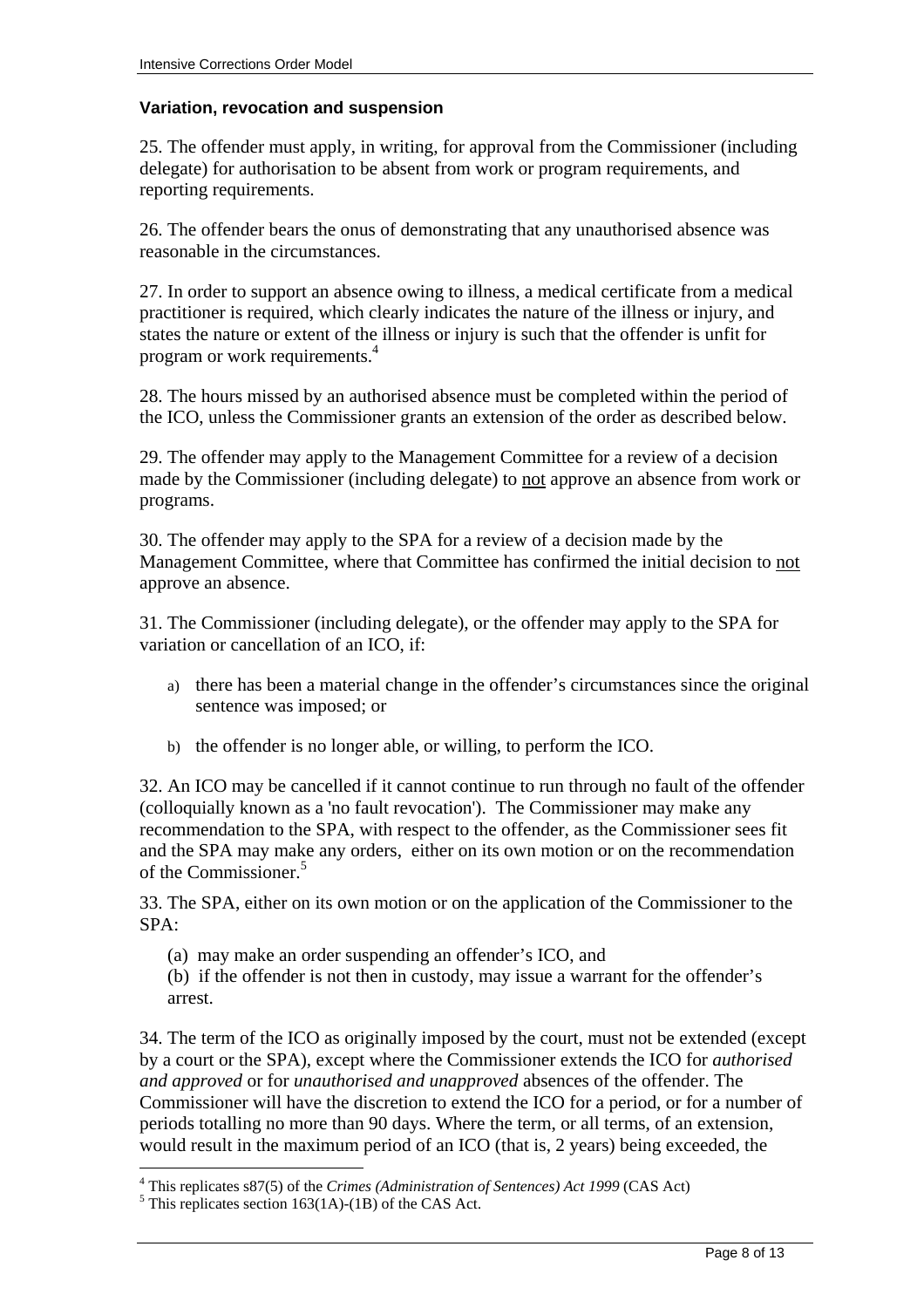Commissioner must refer the matter to SPA for it to decide to whether to allow such an extension beyond the statutory limit of 2 years. Such an extension granted by the SPA must not exceed 90 days beyond the 2 years. If the total period of 2 years and 90 days is not sufficient for the offender to complete the ICO by undertaking the missed work and/or program hours, then the SPA must not extend the ICO and must instead impose either home detention or a period of full-time imprisonment in order for the offender to attend to the missed hours of work and/or programs. In special circumstances SPA may extend, on the application of an offender, an ICO by more than 90 days (including an ICO extended by the Commissioner) if it is satisfied it is in the interests of justice.

35. In regard to *unauthorised and unapproved* absences of an offender, this will amount to an operational breach and will therefore be dealt with in accordance with the provisions outlined below under the heading "Breach". In relation to *unauthorised and unapproved* absences, the offender must make up the missed hours of work and/or programs in addition to any other sanction imposed.

36. The offender may apply to the SPA to review decisions of the Commissioner (including delegate), to extend the ICO for *authorised and approved* absences.

## **Supporting DCS Operational Procedures**

A26. If the offender is absent from work or programs without having applied for authorisation to be absent, or without that authorisation having been pre-approved, such an absence will be considered 'unauthorised' until the offender has proved that it was reasonable for him or her not to seek prior approval, or until such time as approval is granted (even if the approval is retrospective to the period of absence).

A27. The Commissioner will only grant an extension of the ICO if the authorised absence occurs before the order ends and it is not possible for the work or program hours to be completed.

A28. It is proposed that Deputy Commissioners, Assistant Commissioners, the COS AM or DM or Director COS, will authorise absences as the Commissioner's delegate, on the recommendation of the P&P Officer. If the offender disputes a decision, it will be reviewed by the Management Committee. In addition, if the offender is absent three times, the matter will be referred to the Management Committee for consideration.

A29. In the event of long-term illness or injury of the offender, DCS will explore other options such as performing community work from home.

#### **Breach**

37. There will be two types of mandated breaches of an ICO by an offender: security breaches and operational breaches.

38. The behaviour constituting security and operational breaches will be prescribed in the *Crimes (Administration of Sentences) Regulation 2008* (the Regulation).

39. Security breaches will include breaking curfew, tampering with an electronic monitoring device or being convicted of a criminal offence. Security breaches will result in a breach report to SPA with a recommendation for revocation of the ICO and serving the balance of the ICO term in full-time imprisonment or other sanction.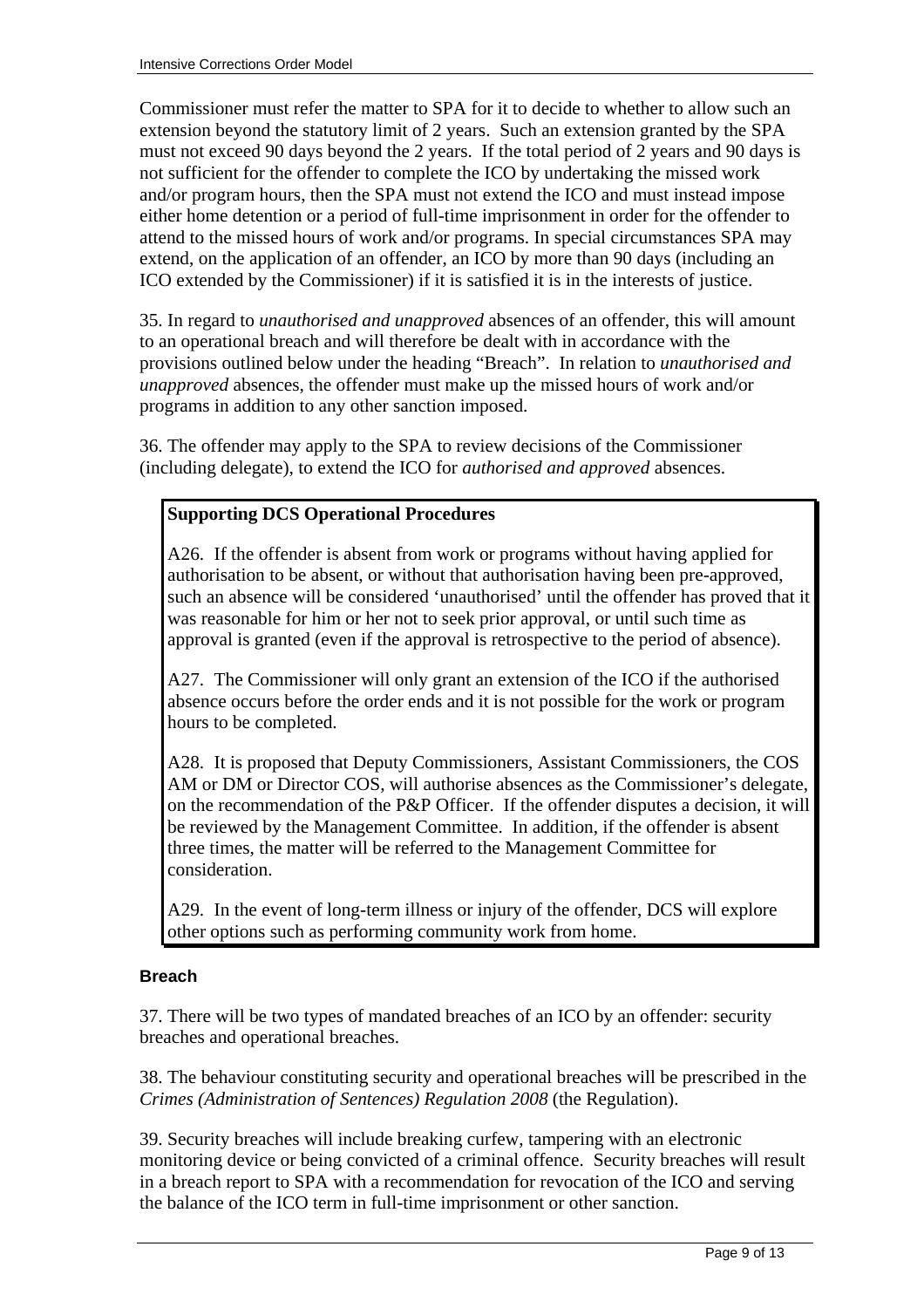40. Operational breaches will include but not be limited to an offender: failing a drug or alcohol test; refusing to submit to a drug or alcohol test; failing to follow a lawful and reasonable direction; refusing to work at a site; poor attitude at programs; aggression towards others at work or programs; and unauthorised and unapproved absences from work or programs.

41. Operational breaches will be reported to the Management Committee which may consider a Departmental sanction (refer below), as determined by the Commissioner (including delegate), upon recommendation by the Management Committee

42. Alternatively, the Commissioner (including delegate), will have discretion to report any breach to the SPA, with a recommendation for revocation of the ICO. Where the Commissioner has reported directly a breach to the SPA and the SPA is yet to determine the matter, and where DCS detects a further operational breach *subsequent* to the Commissioner's report to the SPA, the Management Committee will not proceed to consider the further operational breach until the report to the SPA has been determined. Note: An operational breach may be of a minor nature.

43. Departmental sanctions will be prescribed in the Regulation.

44. The Commissioner (including delegate) will determine Departmental sanctions, upon the recommendation of the Management Committee. Sanctions may include: a warning; or a variation of any of the ICO's conditions, for example, increased reporting frequency for a set period; attendance at an additional program; return to full or part curfew for a set period (if curfew no longer applies); or electronic monitoring re-instated for a set period (if applicable).

45. Conduct resulting in a Departmental sanction will not instigate a breach report to SPA for revocation or other sanction.

46. All other breaches, including breaches of conditions that are not operational or security breaches (for example, leaving NSW without approval), will be dealt with by the SPA.

47. Breach proceedings will be instituted by the SPA on its own motion, or the Commissioner (including delegate) upon recommendation of the Management **Committee.** 

48. SPA breach actions will include sanctions as determined by the SPA (as distinct from Departmental sanctions which will be prescribed in the Regulation and determined by the Commissioner upon recommendation of the Management Committee), or variation, or suspension, or revocation, of the ICO.

49. SPA sanctions may include but are not limited to: a formal warning, variation of the ICO, 7-days home detention, or revocation.

## **Revocation**

50. Revocation will result in the balance of the term of the ICO being served by home detention, or full-time imprisonment. Home detention will be limited to similar circumstances to those that currently apply where Periodic Detention is revoked, and only where the offender is assessed as suitable.

51. Once the ICO is revoked, it may be re-instated by the SPA provided that the offender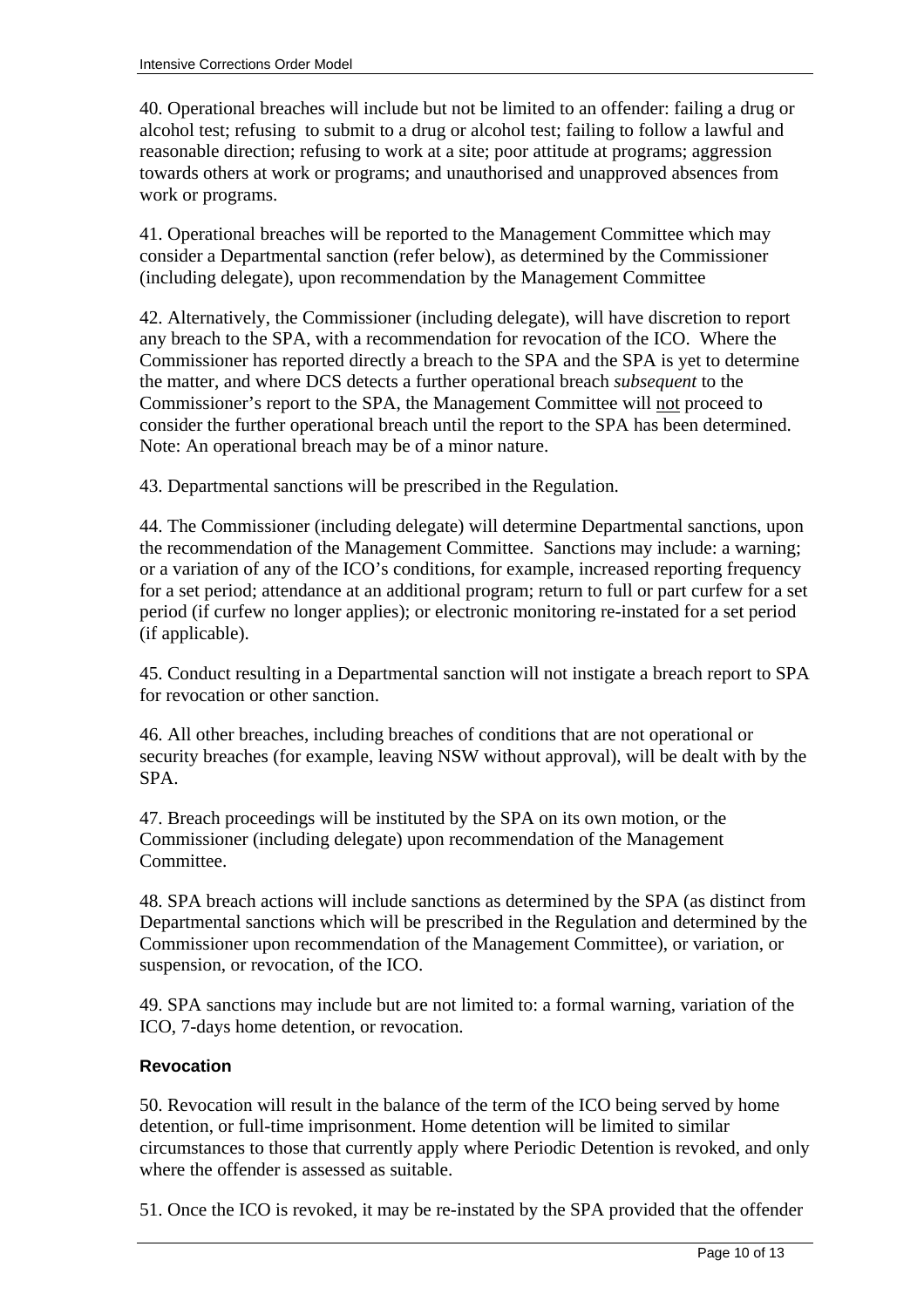has, since that revocation, served at least 3 months of the offender's sentence by way of either home detention or full-time detention. Before making an order re-instating the ICO, the SPA must refer the offender to the P&P Officer for assessment as to the suitability of the offender for re-instatement of the  $ICO<sup>6</sup>$ .

52. Appeals against SPA decisions will be restricted to administrative law grounds.

## **Other attributes of the ICO**

53. The ICO will be placed in the sentencing hierarchy between a community service order and full-time imprisonment.

54. The ICO will expire at the end of the term of the sentence, or when it is revoked.

#### **Federal periodic detention orders**

55. Liaison with the Commonwealth Attorney General's Department is occurring and it is anticipated that sentencing options available for state offenders, such as an ICO, will also be available for federal offenders. If periodic detention is abolished as a sentencing option for state offenders it will also no longer be available for federal offenders.

## **Oversight of DCS staff**

56. For the ICO to work effectively, there is a need to ensure that DCS staff are effectively oversighted, by internal checks and controls.

## **Supporting DCS Operational Procedures**

A30. DCS will build accountability mechanisms into the ICO policy and procedures documentation.

A31. DCS policies and procedures will be reviewed within two (2) years of the commencement of the ICO and the outcome of that review will be reported on in the Department's Annual Report.

6 This replicates section 164A, CAS Act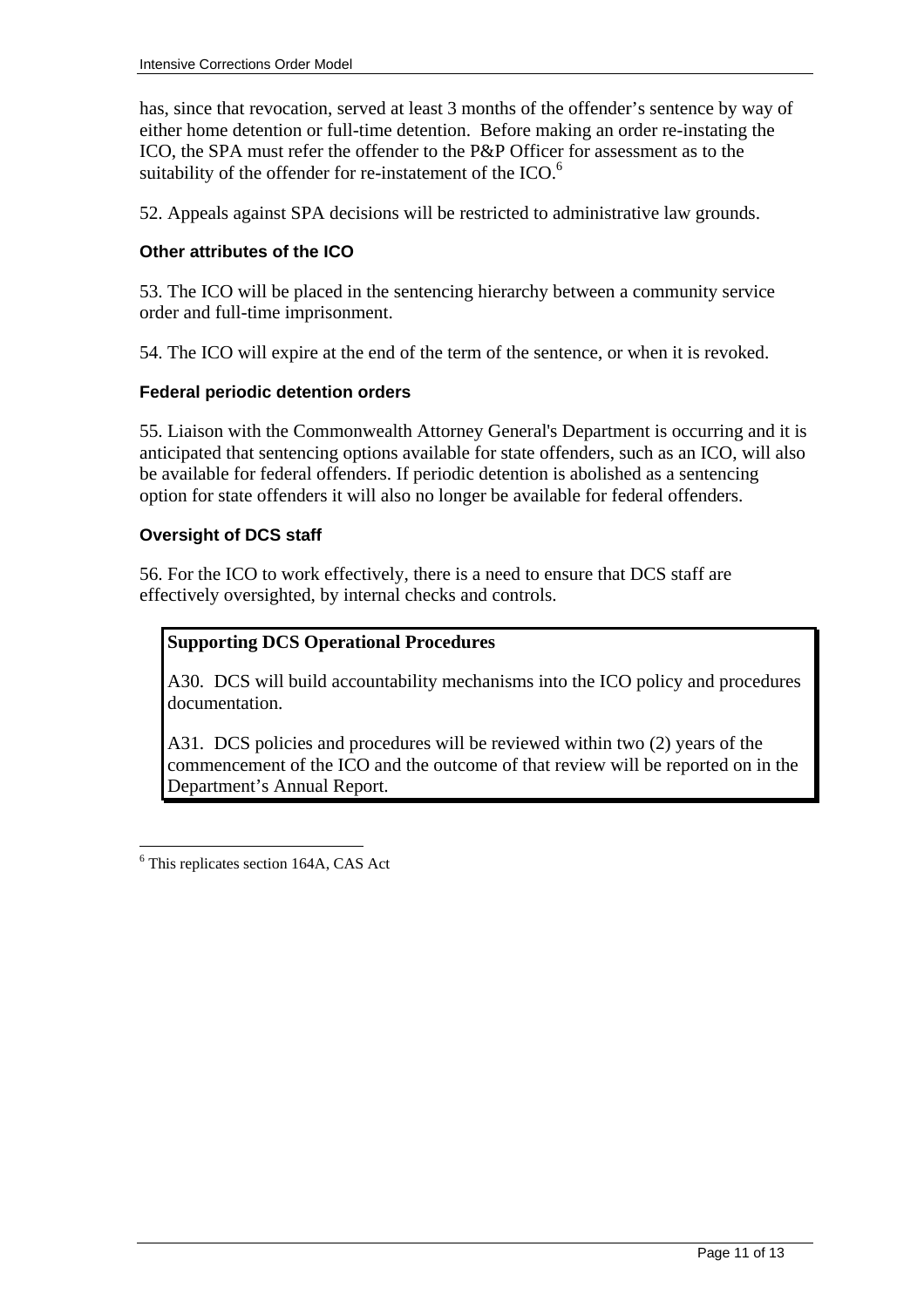

# **Appendix A – Flow chart: The administration of the ICO**

## **Appendix B – What is the Community Compliance Group (CCG)?**

The Community Compliance Group (CCG) is comprised of Compliance and Monitoring Officers, who are officers of the Department of Corrective Services. The CCG exists to monitor an offender's compliance with community based orders, and inmates on external leave orders, and assist in case management. It operates 24 hours a day, 7 days per week, every week of the year.

Compliance and Monitoring Officers have specific powers under section 235G of the Act. The CCG conducts compliance checks by: face-to-face communication with the offender; observing the offender without verbal interaction; telephone; and electronic monitoring. The CCG also conducts targeted and random drug and alcohol testing.

The CCG is currently situated in two Sydney locations: Blacktown and Campbelltown. It is proposed to expand the CCG state-wide with additional CCG units to be in place by March 2009.

The CCG Blacktown is responsible for the management of all offenders serving their sentence by way of home detention. This involves the initial assessment, case management and electronic monitoring of all offenders on this program.

The CCG Blacktown is also responsible for electronic monitoring and management in the community of some parolees, serious sex offenders on extended supervision orders,